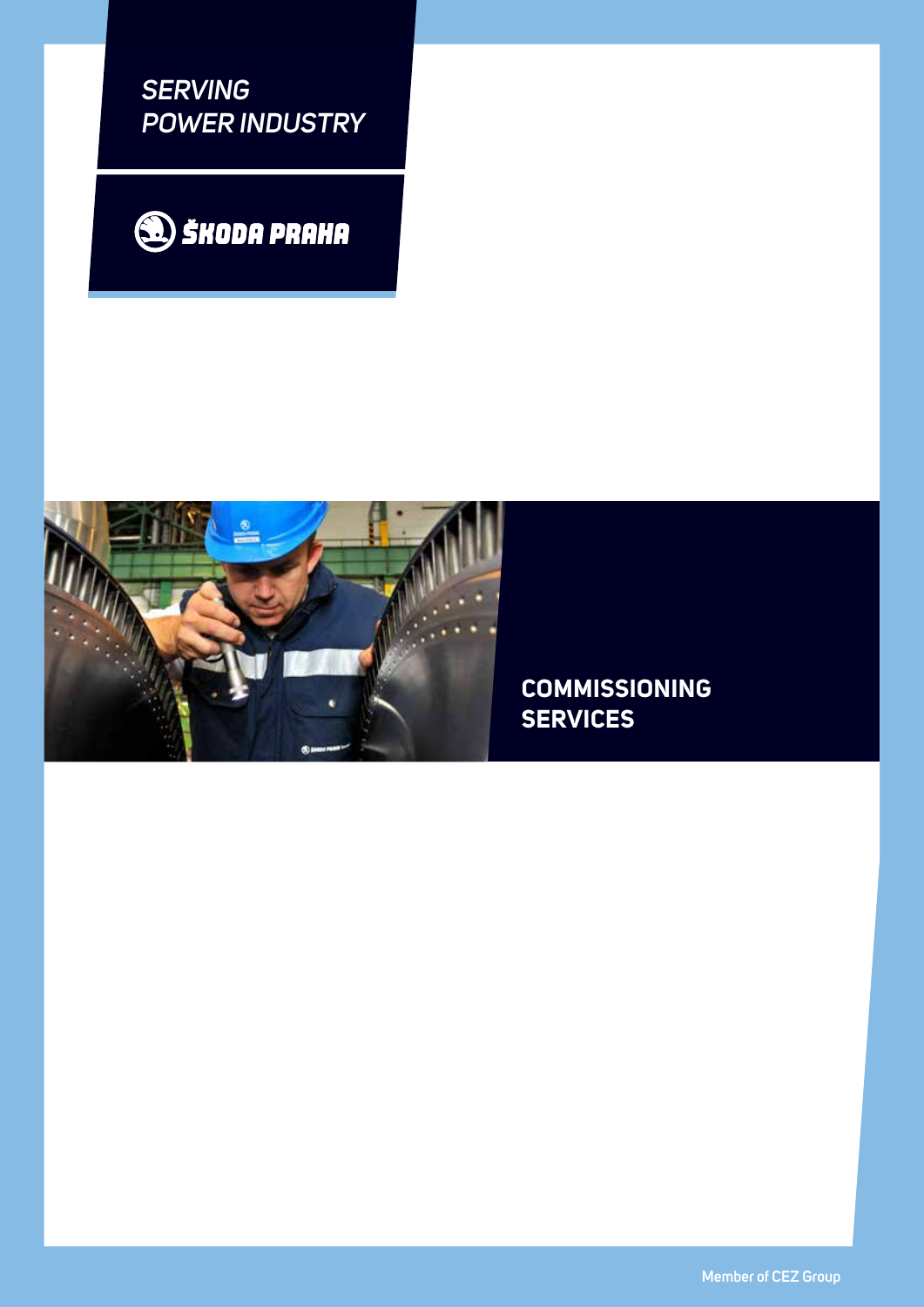# SA) ŠKODA PRAHA



**WE ARE THE LARGEST CZECH EPC CONTRACTOR ABLE TO DELIVER POWER GENERATION PROJECTS ON TURNKEY BASIS. WE PROVIDE COMPLEX COMMISSIONING SERVICES CONTAINING BOTH COMMISSIONING ON SITE AND PREPARATION OF COMMISSIONING DOCUMENTATION.**

| <b>Cold commissioning</b>                                                                                                                                                                                                                                                                                                                                                                               | <b>Hot commissioning</b>                                                                                                                                                                                                                                                                                     | <b>Plant commissioning</b>                                                                                                                                                                                                                                                                                                                | Acceptance<br>testing                                         | Warranty<br>period                                                                                                                                               |
|---------------------------------------------------------------------------------------------------------------------------------------------------------------------------------------------------------------------------------------------------------------------------------------------------------------------------------------------------------------------------------------------------------|--------------------------------------------------------------------------------------------------------------------------------------------------------------------------------------------------------------------------------------------------------------------------------------------------------------|-------------------------------------------------------------------------------------------------------------------------------------------------------------------------------------------------------------------------------------------------------------------------------------------------------------------------------------------|---------------------------------------------------------------|------------------------------------------------------------------------------------------------------------------------------------------------------------------|
| Commissioning of equipment and single process<br>systems / function groups                                                                                                                                                                                                                                                                                                                              | <b>Commissioning of multiple process</b><br>systems together, first steam to the<br>turbine                                                                                                                                                                                                                  | Commissioning of overall plant,<br>operation optimizing                                                                                                                                                                                                                                                                                   | <b>Verification of plant</b><br>design                        | <b>Plant operation</b><br>supervision                                                                                                                            |
| <b>Cold Com. without Media</b><br>• System checks-completion of a single erected system<br>• Turning tests<br>• Actuators and valve adjustments<br>• Uncoupled motors runs<br>• Interlock checks<br>• Algorithms checks<br><b>Cold Com. with Media</b><br>• Tests of single process systems / function groups<br>operation with media<br>• Cleaning and flushing of main systems<br>• Chemical cleaning | • Boiler protection tests<br>• First firing and refractory drying<br>• Steam turbine on turning gear<br>• Steam blow<br>• Turbine protection tests<br>• Bupass operation to achieve steam<br>purity<br>• First steam to turbine - run up to rated<br>speed, over speed tests<br>• Generator protection tests | • First sunchronization<br>• Power output successive<br>increasing up to 100 % load<br>• Firing and plant control loops<br>adjustment and optimizing<br>· Run-down operation-load<br>limiting-slow load reduction<br>• Run-back operation-quick<br>load reduction after a failure<br>• Main pump stand by tests<br>• Load rejection tests | $\bullet$ Trial Run<br>• Grid Code Test<br>• Performance Test | $\bullet$ Surveillance of<br>plant routine<br>operation<br>• Fine tuning of<br>plant control loops<br>• Technical assis-<br>tance to solve any<br>plant failures |

#### **COMMISSIONING PHASES DESCRIPTION**

‹ 4x 200 MW Thermal Coal Power Plant Tušimice, Czech Republic

### **OUR RANGE OF SERVICES**

#### **COMMISSIONING ACTIVITIES ON SITE**

#### **Commissioning Management**

Commissioning activities are coordinated and managed by ŠKODA PRAHA.

Equipment and process systems are operated and tested by others under ŠKODA PRAHA supervision.



#### ŠKODA PRAHA staff:

- Commissioning manager
- Shift Charge engineers
- Specialists
- > mechanical
- > process
- > electrical
- $>$  I&C.
- > chemistry

#### **Commissioning Execution**

Commissioning activities are executed by ŠKODA PRAHA. Equipment and process systems are operated and tested



by ŠKODA PRAHA staff.

Limited participation of vendor commissioning engineers on site. ŠKODA PRAHA provides specialist for all different disciplines: mechanical and process, electrical, I&C and chemistry.

#### **Training of Client's Staff**

- Classroom training
- On job training

#### **Commissioning Period**

Commissioning activities of ŠKODA PRAHA staff start after mechanical, electrical and I&C completion and cover the period till Provisional Acceptance Certificate or till Final Acceptance Certificate of the plant.

#### **COMMISSIONING DOCUMENTATION ELABORATION**

#### **Design, Programs and Manuals**

- Commissioning Program
- > Cold and Hot Commissioning
- > Plant Commissioning
- > Acceptance Testing
- Trail Run Program
- Performance Tests Procedure
- Grid Code Tests Procedure (coordination with local authorized entity)
- Overall Plant Operation Manual
- Chemical Cleaning Design
- Steam Blow Design
- Review of vendor commissioning documentation
- Training Program / Manual

#### **Site Tests Documentation**

• Test Protocols

| <b>COM</b>                                                                                                                                                                                                                                                          |                                                       | APPLIANCE PROTOCOL                                                                                                                                                |                     |                                         |                                                           |                                                                                       |                                                                                           | SKODA PRAHA                                                                                             |
|---------------------------------------------------------------------------------------------------------------------------------------------------------------------------------------------------------------------------------------------------------------------|-------------------------------------------------------|-------------------------------------------------------------------------------------------------------------------------------------------------------------------|---------------------|-----------------------------------------|-----------------------------------------------------------|---------------------------------------------------------------------------------------|-------------------------------------------------------------------------------------------|---------------------------------------------------------------------------------------------------------|
| <b>CAN H</b>                                                                                                                                                                                                                                                        | MOTOR I                                               |                                                                                                                                                                   | <b>NALVE IS</b>     |                                         | ones <sup>[]</sup>                                        | ELECTRICAL CUSTOMER                                                                   | <b><i>VISUAL CHECK</i></b>                                                                |                                                                                                         |
| 4411<br>LOCATION: Machine Heuse Bre<br>LABEL.                                                                                                                                                                                                                       | UBC10AA103-Y01<br>. IP Turting their beam Valve-5 LtR |                                                                                                                                                                   |                     |                                         |                                                           |                                                                                       |                                                                                           | 0.111                                                                                                   |
| <b>MOTOR SPECIFICATION</b>                                                                                                                                                                                                                                          |                                                       |                                                                                                                                                                   |                     |                                         |                                                           |                                                                                       |                                                                                           |                                                                                                         |
| MARKETALTIJREK: JUJAAN<br><b>WILLIAMS</b><br>489.9<br><b>CUMMINS</b><br><b>LEA</b><br>POWER:<br>6,52.4%                                                                                                                                                             |                                                       | TVPG: 980-56-3,068<br>NUMBER OF PARKEL 3<br>6950 2000 Junio<br><b>FRANKLINGHT: Gd Inc.</b>                                                                        |                     |                                         |                                                           | <b>INSEL GLASS F</b><br><b>COAPHOTTOM: N</b>                                          | SERIOU MUMBER: 2.1951 0103<br><b>POWER FACTOR: &amp; 31</b>                               | 91, 63<br>BARN,                                                                                         |
| <b>VALVE TEST</b>                                                                                                                                                                                                                                                   |                                                       |                                                                                                                                                                   |                     |                                         |                                                           |                                                                                       |                                                                                           |                                                                                                         |
| <b>VALUE FIRE</b><br>MOTOR DREETIUM ENELK<br><b>DAVAIA Futine frauut</b><br><b><i>SORGUE SETTING</i></b><br>LIMAT INVENTIBLE ESTIMAL<br><b><i>SDN2AK INSTRUMENTIONS</i></b><br><b>IDNTINOL JNTERLAZE</b><br>FOOTION TRANSMITTER / NA EQ<br><b>VADIX SEATING ON:</b> |                                                       | ELECTRIC<br><b>OFFICIAL</b><br>0.000 TO 09EN<br><b>EFEX US AV.</b><br><b>EREN lisab suchill</b><br><b>EFEX larger switch</b><br>LOCAL AAJ GET DOL<br>LIMIT SWITCH | ы<br>CORN FROM<br>n | 38.<br><b>Julie</b><br>u<br><b>Page</b> | PROUBMY/IC<br>n<br>B<br>m                                 | o<br>Colminati<br><b>GREW TO GLORID</b><br><b>Ba au Bhlui</b><br>EQUIVALIAE SHIPEPEAK | <b>McHeck</b><br><b>CION Instructor</b><br>CLOSE bergues issuitain.<br><b>CLOSED FROM</b> | Ωı<br>и<br>RAZOLT LINJAL RAZOLT.OCE NAZOL<br>24-4th (2) 25% doc [ ] 12% 12th [ ] 72% sime [ ] 32% Hotel |
| MOTOR TEST                                                                                                                                                                                                                                                          |                                                       |                                                                                                                                                                   |                     |                                         |                                                           |                                                                                       |                                                                                           |                                                                                                         |
| NEULATION RESISTANCE (KIEL<br><b>MARCHING AUTAFIEK 1837</b>                                                                                                                                                                                                         |                                                       | Phase U - Gad<br>61000WW                                                                                                                                          |                     |                                         | <b>Hussel V - Good</b>                                    |                                                                                       | Huss N - Grd<br>COUNTERFLOORWAY 5                                                         | Phoens EVW - End                                                                                        |
| ELECTRICAL CURRENT LOAD                                                                                                                                                                                                                                             |                                                       |                                                                                                                                                                   |                     |                                         |                                                           |                                                                                       |                                                                                           |                                                                                                         |
| 634<br><b>IDEA RIVAL:</b><br>ON LIGHTS RIAM<br><b>UH</b>                                                                                                                                                                                                            |                                                       |                                                                                                                                                                   | it for<br>s Ev      |                                         | ٠<br>٠                                                    | ir bo<br>ы.                                                                           |                                                                                           | ٠<br>۸                                                                                                  |
| frotes. Electrical insulation resistance test are attached.<br>Attachments: 1. MCC tender pre-commissioning test and check sheet                                                                                                                                    |                                                       |                                                                                                                                                                   |                     |                                         |                                                           |                                                                                       |                                                                                           |                                                                                                         |
| Date: 10-1-3018                                                                                                                                                                                                                                                     | Client: Can Komar Insalt A.L.<br>Name:<br>Survature:  |                                                                                                                                                                   |                     |                                         | Contractor: SKODA PRAHA a.s.<br>Name: Pergil<br>Survature |                                                                                       |                                                                                           |                                                                                                         |

- Commissioning Logbook
- Energization and De-energization Logbook
- Simulation Logbook
- Failure Logbook
- Work Permit Logbook





## **COMMISSIONING PROCEDURE ON SITE**